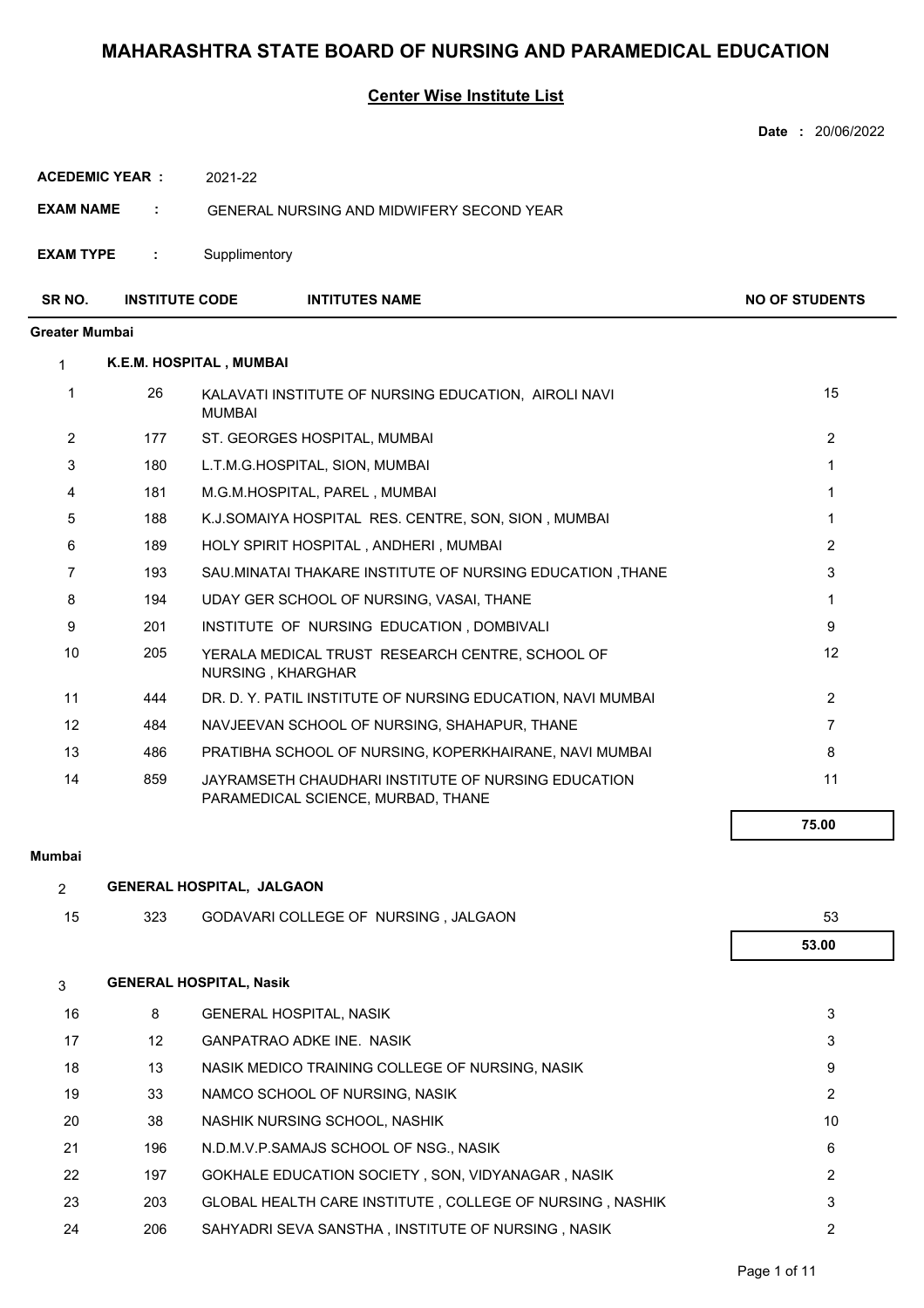### **Center Wise Institute List**

**Date :** 20/06/2022

**ACEDEMIC YEAR :** 2021-22

- **EXAM NAME :** GENERAL NURSING AND MIDWIFERY SECOND YEAR
- **EXAM TYPE :** Supplimentory

| SR NO.         | <b>INSTITUTE CODE</b> |                                         | <b>INTITUTES NAME</b>                                                             | <b>NO OF STUDENTS</b> |
|----------------|-----------------------|-----------------------------------------|-----------------------------------------------------------------------------------|-----------------------|
| 25             | 541                   |                                         | KALWAN NURSING SCHOOL, KALWAN, NASHIK                                             | 8                     |
| 26             | 542                   |                                         | DINDORI SCHOOL OF NURSING, DINDORI, NASHIK                                        | 6                     |
| 27             | 587                   |                                         | SHREE GAJANAN MAHARAJ COLLEGE OF NURSING AND<br>RESEARCH CENTER JAWHAR, PALGHAR   | 6                     |
| 28             | 592                   |                                         | SAI CARE NURSING SCHOOL, NASHIK                                                   | 10                    |
| 29             | 593                   |                                         | JIJAMATA NURSING SCHOOL, MALEGAON, NASHIK                                         | 6                     |
| 30             | 597                   |                                         | RAJEEV GANDHI GNM NURSING COLLEGE, SINNAR, NASHIK                                 | 10                    |
| 31             | 863                   |                                         | Tuljabhavani Adiwashi Shikshan Krida Nursing Institute, Surgana, Nashik           | 6                     |
|                |                       |                                         |                                                                                   | 92.00                 |
| 4              |                       | <b>GENERAL HOSPITAL, SINDHUDURG</b>     |                                                                                   |                       |
| 32             | 35                    |                                         | SHREE ANANT SMRUTI SCHOOL OF NURSING, KASAL                                       | $\overline{2}$        |
| 33             | 362                   |                                         | BR. NATH PAI INSTITUTE OF NURSING, PINGULI, SINDHUDURGA                           | 4                     |
|                |                       |                                         |                                                                                   | 6.00                  |
| 5              |                       | <b>NOOTAN SCHOOL OF NURSING, RAIGAD</b> |                                                                                   |                       |
| 34             | 6                     | GENERAL HOSPITAL, ALIBAG                |                                                                                   | 1                     |
| 35             | 208                   |                                         | PRABHAKAR PATIL INSTITUTE OF NURSING EDUCATION, PEN                               | 12                    |
| 36             | 595                   |                                         | D. D. VISPUTE SCHOOL OF NURSING, PANVEL, RAIGAD                                   | $\overline{2}$        |
|                |                       |                                         |                                                                                   | 15.00                 |
| 6              |                       |                                         | SAMARTH INSTITUTE OF NURSING EDUCATION, DERVAN                                    |                       |
| 37             | 14                    |                                         | RAMRAJE SCH. NSG, RCON DAPOLI, RATNAGIRI                                          | 8                     |
| 38             | 281                   |                                         | SAMARTH INSTITUTE OF NURSING EDUCATION, DERVAN                                    | $\overline{2}$        |
| 39             | 352                   |                                         | M.E.S SCHOOL OF NURSING KHED RATNAGIRI                                            | 2                     |
| 40             | 870                   | Ratnagiri                               | The Yash Foundations College of Nursing Medical Research Institute,               | 3                     |
|                |                       |                                         |                                                                                   | 15.00                 |
| $\overline{7}$ |                       |                                         | TCN Shri Bhausaheb Hire Government Medical College & Sarvopachar Rugnalaya, Dhule |                       |
| 41             | 198                   |                                         | JAWAHAR MED.FOUNDATION, SON, DHULE                                                | 6                     |
| 42             | 207                   |                                         | DEOMOGRA FOUNDATION TRUST, NANDURBAR                                              | 2                     |
| 43             | 852                   |                                         | SAROJINI SCHOOL OF NURSING, DHULE                                                 | 14                    |
| 44             | 864                   | Angel Nursing School, nandurbar         |                                                                                   | $\overline{2}$        |
| 45             | 1010                  |                                         | AAISAHEB JAYABAI G.N.M NURSING, PATHRAI, NANDURBAR                                | 10                    |
| 46             | 1112                  | Rugnalaya, Dhule                        | TCN Shri Bhausaheb Hire Government Medical College & Sarvopachar                  | 2                     |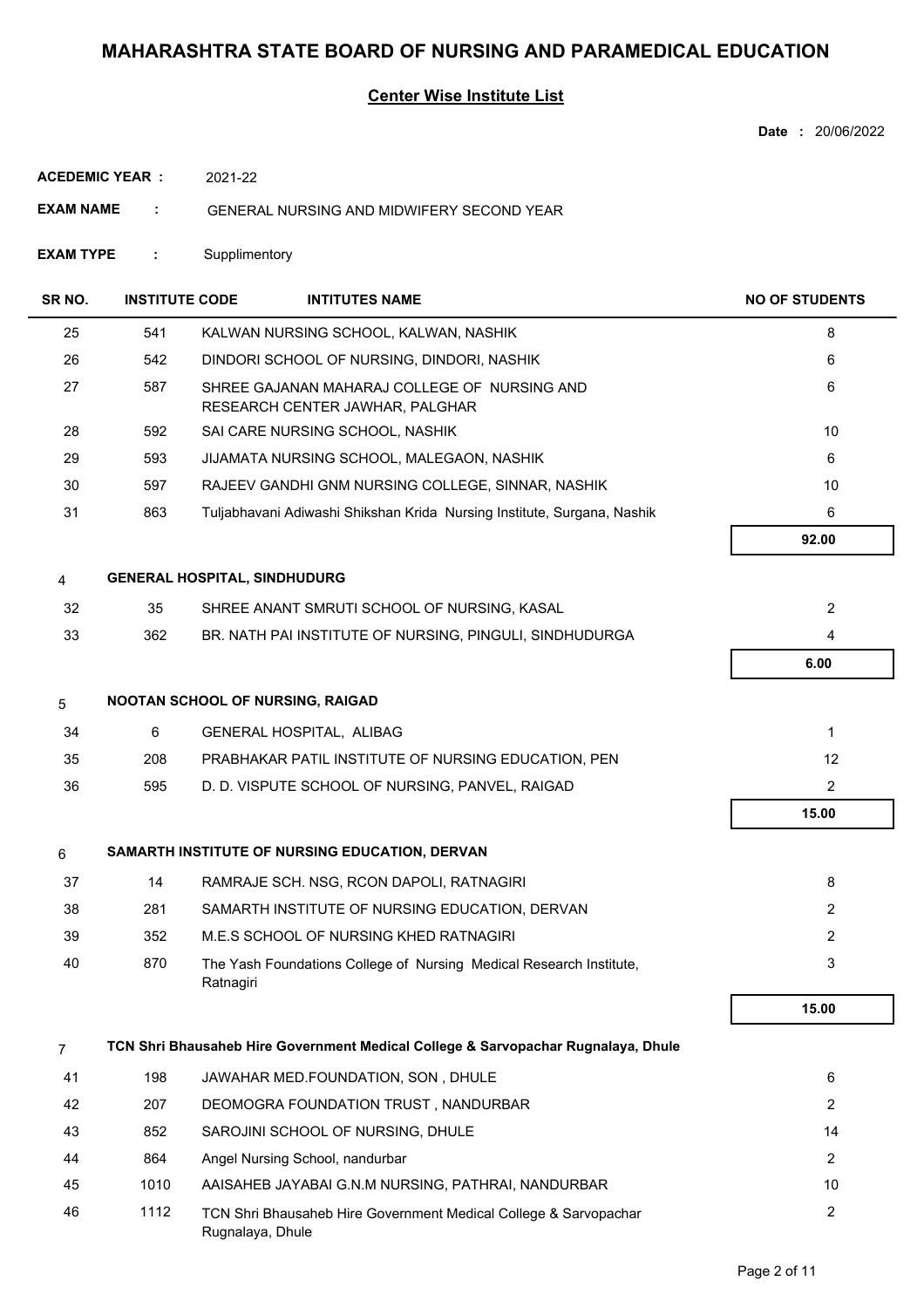### **Center Wise Institute List**

**Date :** 20/06/2022

| <b>ACEDEMIC YEAR</b><br>2021-22 |  |
|---------------------------------|--|
|---------------------------------|--|

- **EXAM NAME :** GENERAL NURSING AND MIDWIFERY SECOND YEAR
- **EXAM TYPE :** Supplimentory

| SR NO. | <b>INSTITUTE CODE</b> | <b>INTITUTES NAME</b>                                         | <b>NO OF STUDENTS</b> |
|--------|-----------------------|---------------------------------------------------------------|-----------------------|
|        |                       |                                                               | 36.00                 |
| 8      |                       | Training college of Nursing, general hospital malegaon nashik |                       |
| 47     | 543                   | YEOLA SCHOOL OF NURSING, YEOLA, NASHIK                        | 11                    |
| 48     | 865                   | M.A.D.SCHOOL OF NURSING, YEOLA, NASHIK                        | 9                     |
| 49     | 867                   | LATE BHIKAJI DARADE SCHOOL OF NURSING YEOLA, NASHIK           | 13                    |
| 50     | 871                   | JAGADAMBA SCHOOL OF NURSING YEOLA NASHIK                      | 18                    |
| 51     | 1099                  | Training college of Nursing, general hospital malegaon nashik | $\overline{2}$        |
|        |                       |                                                               | 53.00                 |

#### **Pune**

| 9  | <b>C.P.R. GENERAL HOSPITAL, KOLHAPUR</b> |                                                                           |       |  |  |
|----|------------------------------------------|---------------------------------------------------------------------------|-------|--|--|
| 52 | 53                                       | DR. J. J. MAGDUM SON, SHIROL, KOLHAPUR                                    | 6     |  |  |
| 53 | 74                                       | KEDARI REDEKAR NURSING SCHOOL, GADHINGLAJ, KOLHAPUR                       | 2     |  |  |
| 54 | 225                                      | DR. D.Y. PATIL INSTITUTE OF NURSING EDUCATION, KOLHAPUR                   |       |  |  |
| 55 | 428                                      | SHRI BHAIRAVNATH NURSING SCHOOL, ICHALKARANJI,<br><b>KOLHAPUR</b>         | 5     |  |  |
| 56 | 606                                      | LATE SOU ROSHANBI SHAMANJI NURSING SCHOOL, GADHINGLAJ,<br><b>KOLHAPUR</b> |       |  |  |
| 57 | 888                                      | YASHWANT NURSING INSTITUTE, KODOLI PANHALA KOLHAPUR                       |       |  |  |
| 58 | 906                                      | APEX NURSING SCHOOL KARVIR. KOLHAPUR                                      | 5     |  |  |
| 59 | 1087                                     | Dr. Deepak Patil Nursing Institution, Panhala, Kolhapur                   | 14    |  |  |
|    |                                          |                                                                           | 41.00 |  |  |

### 10 **DR. D.Y. PATIL INST OF NURSING EDU , PIMPRI ,PUNE**

| 60 | 62  | Sevadham Trust A.S.M.T. SON, MAVAL, PUNE,                                                                  | $\mathbf 1$ |
|----|-----|------------------------------------------------------------------------------------------------------------|-------------|
| 61 | 65  | ANAND MEDICAL FOUNDATION, SON, KURULI, KHED, PUNE                                                          | 2           |
| 62 | 220 | DR. D.Y. PATIL INST OF NURSING EDU, PIMPRI, PUNE                                                           | 19          |
| 63 | 221 | Maharshi Karve Stree Shikshan Samstha SMT BAKUL TAMBAT<br>INSTITUTE OF NURSING EDUCATION, KARVE NAGAR PUNE | 5           |
| 64 | 222 | BHAUSAHEB SARDESAI SCHOOL OF NURSING . TALEGAON<br><b>GENERAL HOSPITAL, PUNE</b>                           | 4           |
| 65 | 223 | BHARATI VIDYAPEETH COLLEGE OF NURSING, PUNE                                                                | 4           |
| 66 | 226 | DWARIKA SANGAMNER INSTITUTE OF NURSING EDUCATION, PUNE                                                     | 5           |
| 67 | 227 | N.M. WADIA HOSPITAL, SCHOOL OF NURSING, PUNE                                                               | 3           |
| 68 | 231 | C Y DANGAT PATIL SHIKSHAN AND KRIDA MANDAL. SCHOOL OF<br>NURSING, PUNE                                     | 4           |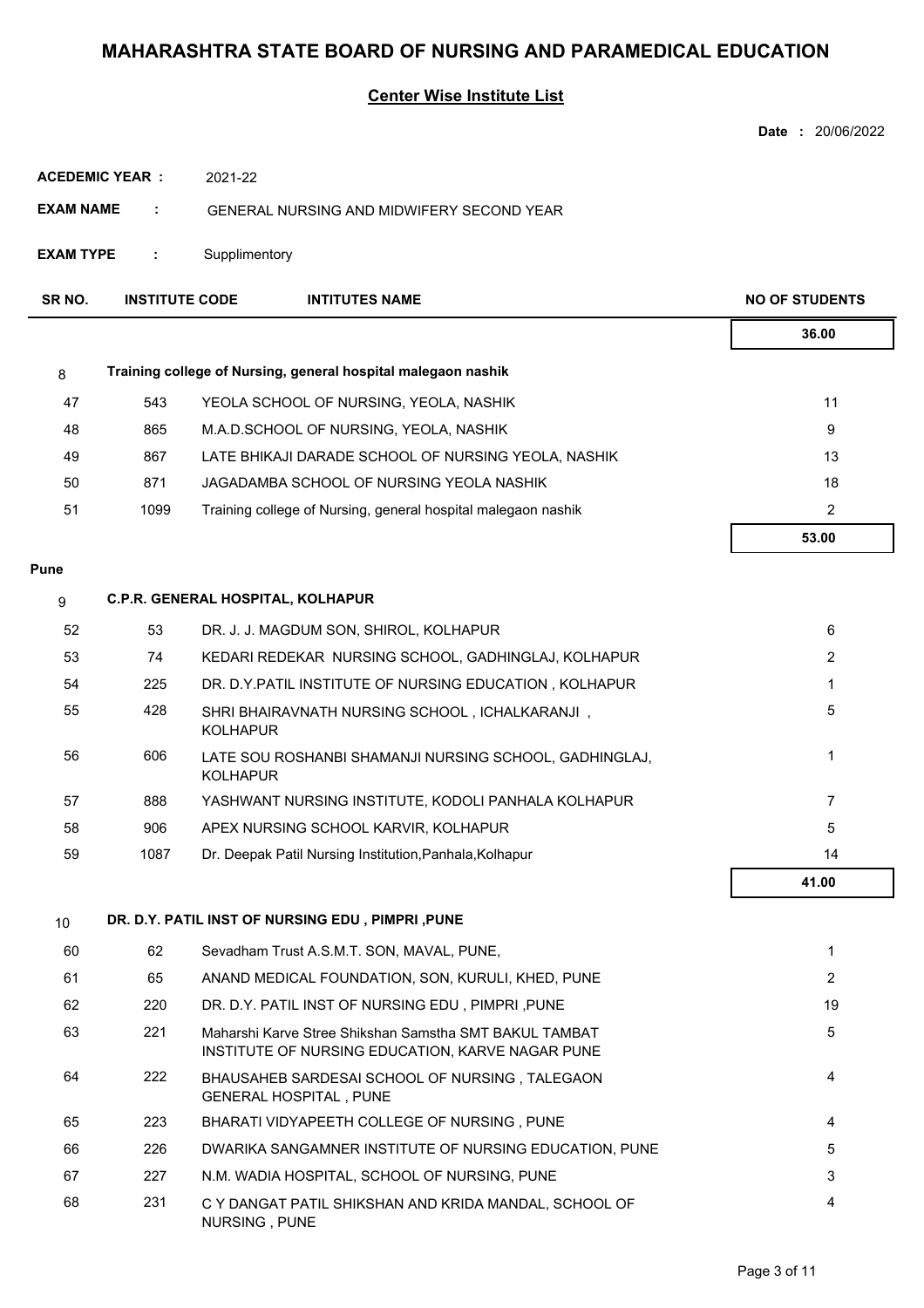#### **Center Wise Institute List**

**Date :** 20/06/2022

**ACEDEMIC YEAR :** 2021-22

- **EXAM NAME :** GENERAL NURSING AND MIDWIFERY SECOND YEAR
- **EXAM TYPE :** Supplimentory

| SR NO. | <b>INSTITUTE CODE</b> | <b>INTITUTES NAME</b>                                                        | <b>NO OF STUDENTS</b> |
|--------|-----------------------|------------------------------------------------------------------------------|-----------------------|
| 69     | 239                   | SUSHRUSHA NURSING SCHOOL, DAUND, PUNE                                        | 12                    |
| 70     | 318                   | SHARDABAI PAWAR INSTITUTE OF NURSING, PUNE                                   | $\mathbf{1}$          |
| 71     | 430                   | GURURAJ SCHOOL OF NURSING, PUNE                                              | 3                     |
| 72     | 637                   | LATE UDHAVRAO TULSHIRAM JADHAVAR FOUNDATIONS INSTITUTE<br>OF NURSING, PUNE   | 17                    |
| 73     | 898                   | Dhareshwar Institute of Nursing, Pune                                        | 14                    |
| 74     | 903                   | Rajmata Jijau Shikshan Prasarak Mandal School of Nursing, Pune               | 4                     |
| 75     | 905                   | SNEHAL GNM INSTITUTE OF NURSING PUNE                                         | $\overline{2}$        |
|        |                       |                                                                              | 100.00                |
| 11     |                       | <b>GENERAL HOSPITAL, Sangli</b>                                              |                       |
| 76     | 216                   | WANLESS HOSPITAL COLLEGE OF NURSING, MIRAJ, DIST SANGLI                      | 11                    |
| 77     | 228                   | LOKNETE RAJARAMBAPU PATIL, TRG. COLL. OF NURSING,<br>ISLAMPUR, WALWA, SANGLI | $\overline{2}$        |
| 78     | 238                   | GULABRAO PATIL INSTITUTE OF NURSING SCIENCES, MIRAJ,<br>SANGLI               | 12                    |
| 79     | 501                   | CHINGUAAI INSTITUTE OF NURSING EDUCATION, KAVATHE<br>MAHANKAL, SANGLI        | 6                     |
| 80     | 623                   | KEDARNATH NURSING SCHOOL, ISLAMPUR, SANGLI                                   | 8                     |
|        |                       |                                                                              | 39.00                 |
| 12     |                       | <b>GENERAL HOSPITAL, Satara</b>                                              |                       |
| 81     | 40                    | <b>GENERAL HOSPITAL, SATARA</b>                                              | 1                     |
| 82     | 90                    | PHALTAN EDUCATION SOCIETY, SCHOOL OF NURSING, PHALTAN<br>,SATARA             | $\mathbf{1}$          |
| 83     | 215                   | KRISHNA HOSPITAL MEDICAL RESEARCH CENTER, KARAD,<br><b>SATARA</b>            | 1                     |
| 84     | 233                   | LATE NARAYANDAS BHAWANGDAS CHHABADA TRAINING COLLEGE<br>OF NURSING, SATARA   | 5                     |
| 85     | 240                   | W.F.P.M., SCHOOL OF NURSING, WAI, SATARA                                     | $\overline{2}$        |
| 86     | 807                   | RAJMATA NURSING SCHOOL, SATARA                                               | 4                     |
|        |                       |                                                                              | 14.00                 |
| 13     |                       | <b>GENERAL HOSPITAL, Solapur</b>                                             |                       |

| -87 | 42  | DHANRAJGIRIJI HOSPITAL. SOLAPUR                         |    |
|-----|-----|---------------------------------------------------------|----|
| 88  | -54 | ASHWINI SAHAKARI SON. SOLAPUR                           |    |
| -89 | 64  | SHIVAJI SHIKSHAN PRASARAK MANDALS. SON. BARSHI, SOLAPUR |    |
| -90 | 241 | SAHARA INSTITUTE OF NURSING EDUCATION, AKLUJ, SOLAPUR   | 14 |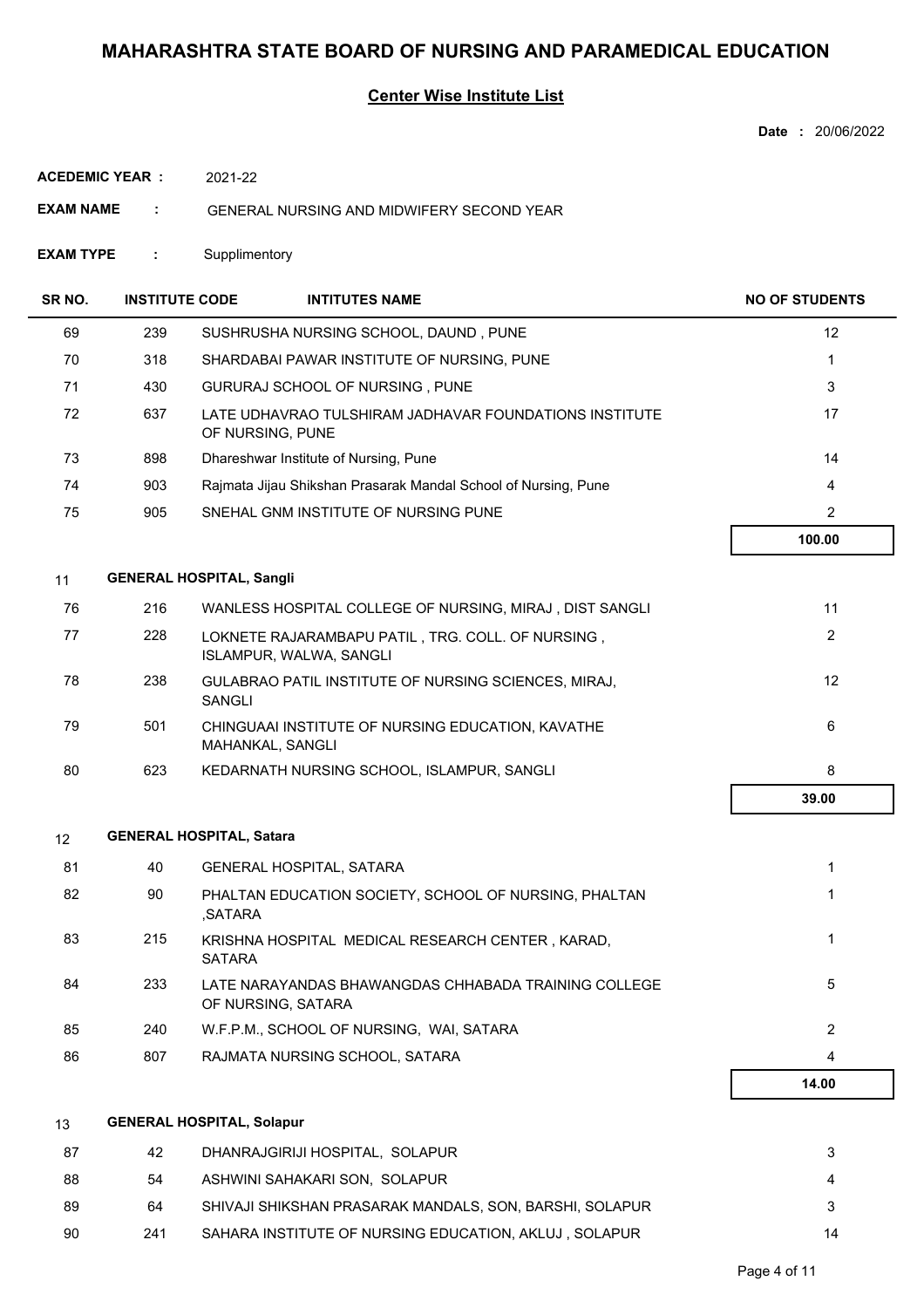### **Center Wise Institute List**

|                       |                       |                                                                                    | Date: 20/06/2022      |
|-----------------------|-----------------------|------------------------------------------------------------------------------------|-----------------------|
| <b>ACEDEMIC YEAR:</b> |                       | 2021-22                                                                            |                       |
| <b>EXAM NAME</b>      | ÷                     | <b>GENERAL NURSING AND MIDWIFERY SECOND YEAR</b>                                   |                       |
| <b>EXAM TYPE</b>      | ÷                     | Supplimentory                                                                      |                       |
| SR NO.                | <b>INSTITUTE CODE</b> | <b>INTITUTES NAME</b>                                                              | <b>NO OF STUDENTS</b> |
| 91                    | 562                   | YASHODHARA NURSING INSTITUTE, SOLAPUR                                              | $\overline{2}$        |
| 92                    | 636                   | VIJAYSINH MOHITE PATIL SCHOOL OF NURSING, MALSHIRAS,<br><b>SOLAPUR</b>             | 12                    |
| 93                    | 638                   | SARDARBI INSTITUTE OF NURSING EDUCATION, MOHOL, SOLAPUR                            | 8                     |
|                       |                       |                                                                                    | 46.00                 |
| 14                    |                       | <b>GENERAL HOSPITAL, AHMEDNAGAR</b>                                                |                       |
| 94                    | 39                    | GENERAL HOSPITAL, AHMEDNAGAR                                                       | 3                     |
| 95                    | 51                    | KRANTI SCHOOL OF NURSING AHMEDNAGAR                                                | 30                    |
| 96                    | 212                   | E.BOOTH HOSPITAL, AHMEDNAGAR                                                       | 8                     |
| 97                    | 234                   | ANAND RISHIJI HOSPITAL MEDICA RES CENTRE, SON,<br>AHMEDNAGAR                       | 12                    |
| 98                    | 278                   | PARVATIBAI MHASKE INSTITUTE OF NURSING, AHMEDNAGAR                                 | 14                    |
| 99                    | 282                   | MAHARASHTRA HOMOEOPATHIC FOUNDATIONS SCHOOL OF<br>NURSING, PATHAR, AHMEDNAGAR      | 29                    |
| 100                   | 884                   | Sant Eknath Institute of Nursing, Shevgaon, Ahmednagar                             | 3                     |
|                       |                       |                                                                                    | 99.00                 |
| 15                    |                       | PAD DR. V. VIKHE PATIL INSTITUTE OF NURSING EDUCATION, AHMEDNAGAR                  |                       |
| 101                   | 224                   | SHRI VIVEKANAND SCHOOL OF NURSING, RAHURI, AHMEDNAGAR                              | 17                    |
| 102                   | 235                   | PAD DR. V. VIKHE PATIL INSTITUTE OF NURSING EDUCATION,<br>AHMEDNAGAR               | 56                    |
| 103                   | 524                   | SHREE SAI NURSING SCHOOL, JAMKHED, AHMEDNAGAR                                      | 9                     |
| 104                   | 629                   | LATE BHAU DAJI PATIL DESHMUKH GRAMIN VIKAS PRATISHTHANS<br>RANM SCHOOL, AHMEDNAGAR | 12                    |
| 105                   | 634                   | JIJAMATA NURSING SCHOOL, SHEVGAON, AHMEDNAGAR                                      | 11                    |
| 106                   | 880                   | Praytna Nursing College, Ahmednagar                                                | 18                    |
| 107                   | 896                   | Jijamata Nursing School, Newasa, Ahmednagar                                        | 10                    |
|                       |                       |                                                                                    | 133.00                |
| 16                    |                       | SEVA NURSING SCHOOL, AHMEDNAGAR                                                    |                       |
| 108                   | 73                    | SEVA NURSING SCHOOL, AHMEDNAGAR                                                    | 31                    |
| 109                   | 213                   | ST.LUKES HOSPITAL, SHRIRAMPUR, AHMEDNAGAR                                          | 5                     |
| 110                   | 214                   | PRAVARA MED. TRUST, COLLEGE OF NURSING, LONI, AHMEDNAGAR                           | 56                    |
| 111                   | 342                   | SAI NURSING INSTITUTE, RAHATA, AHMEDNAGAR                                          | 12                    |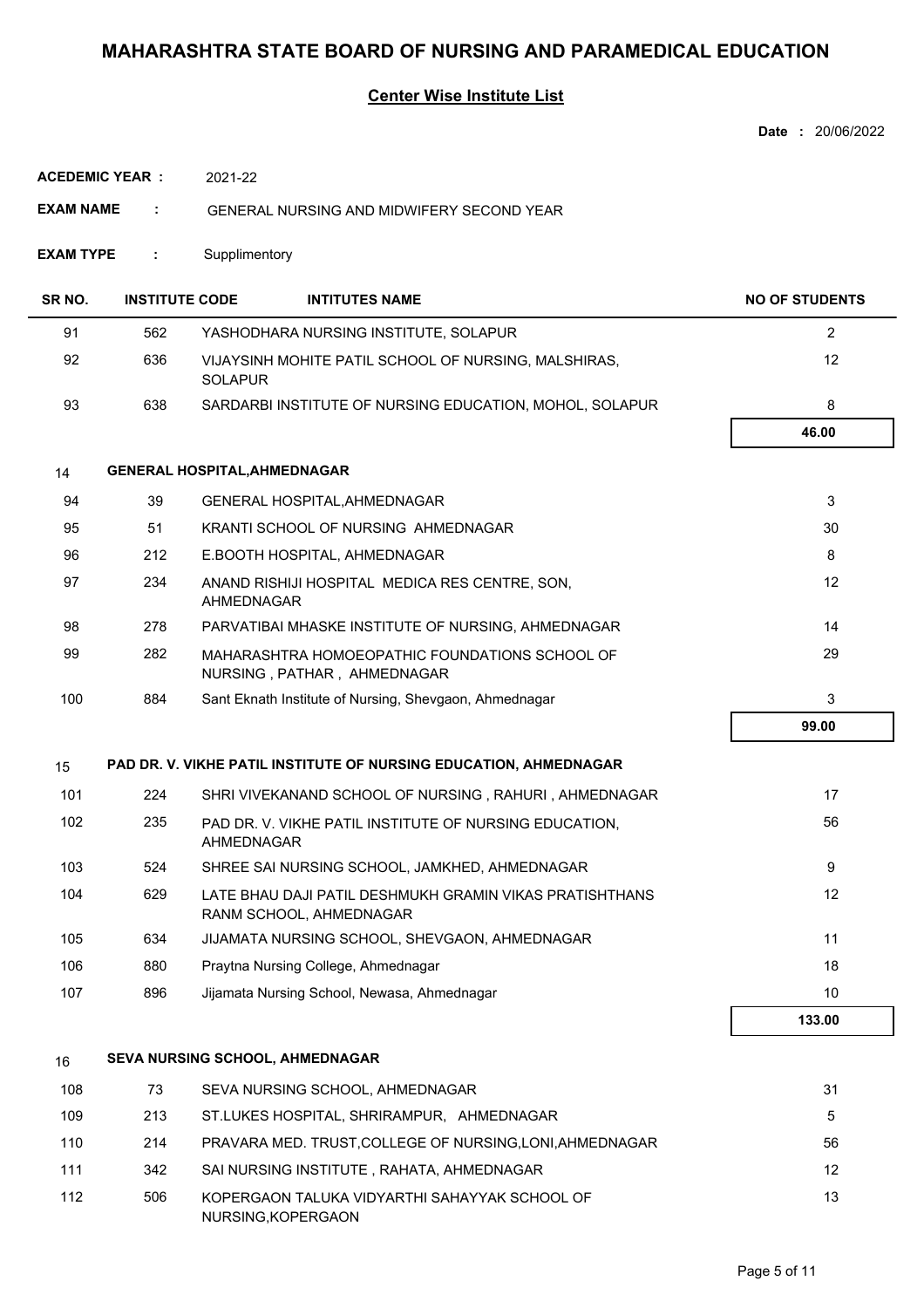#### **Center Wise Institute List**

**Date :** 20/06/2022

**ACEDEMIC YEAR :** 2021-22

**EXAM NAME :** GENERAL NURSING AND MIDWIFERY SECOND YEAR

**EXAM TYPE :** Supplimentory

| SR NO. | <b>INSTITUTE CODE</b> | <b>INTITUTES NAME</b>                                        | <b>NO OF STUDENTS</b> |
|--------|-----------------------|--------------------------------------------------------------|-----------------------|
| 113    | 604                   | MANGALA INSTITUTE OF NURSING EDUCATION, AKOLE,<br>AHMEDNAGAR | 6                     |
| 114    | 625                   | SHRUTI NURSING SCHOOL, SHRIRAMPUR, AHMEDNAGAR                | 11                    |
| 115    | 647                   | SIDDHAKALA SCHOOL OF NURSING, SANGAMNER, AHMEDNAGAR          | 6                     |
| 116    | 889                   | Swami Samarth Nursing College, Kolpewadi, Ahmednagar         | 4                     |
| 117    | 902                   | Vamanrao Ithape RGNM School, Sangamner, Ahmednagar           | 28                    |
|        |                       |                                                              | 172.00                |

#### **Nagpur**

| 17  | <b>GENERAL HOSPITAL , YAVATMAL</b> |                                                                     |     |
|-----|------------------------------------|---------------------------------------------------------------------|-----|
| 118 | 119                                | SUMITRABAI THAKARE TRAINING COLLEGE OF NURSING.<br>YAVATMAL         |     |
| 119 | 136                                | MUNGASAJI MAHARAJ NURSING SCHOOL, YAVATMAL                          | -31 |
| 120 | 255                                | SAKSHI DESHMUKH INST OF NURSING, LOHARA, YAVATMAL                   | 15  |
| 121 | 256                                | PRUTHVIRAJ DESHMUKH NURSING INSTITUTE, LOHARA, YAVATMAL             | 4   |
| 122 | 410                                | SHRI VINAYAKRAOBAPU DESHMUKH NURSING SCHOOL,<br>SAWARGAON, YAVATMAL | 26  |

### 18 **GENERAL HOSPITAL, Akola**

| 123 | 118  | INSTITUTE OF NURSING EDUCATION & RESEARCH, AKOLA      | 12    |
|-----|------|-------------------------------------------------------|-------|
| 124 | 122  | NATIONAL SCHOOL OF NURSING, AKOLA                     | 8     |
| 125 | 249  | GENERAL HOSPITAL, AKOLA                               |       |
| 126 | 568  | MAHARSHI WALMIKI INSTITUTE OF NURSING MALKAPUR, AKOLA | 11    |
| 127 | 928  | SAVITRIBAI FULE SCHOOL OF NURSING AKOLA               | 17    |
| 128 | 994  | MAHATMA PHULE NURSING SCHOOL, AKOLA                   | 9     |
| 129 | 1020 | ANGEL OF MERCY INSTITUTE OF NURSING SCIENCE, AKOLA    | 15    |
|     |      |                                                       | 73.00 |

#### 19 **GENERAL HOSPITAL, AMRAVATI**

|     |     |                                                                   | 25.00 |
|-----|-----|-------------------------------------------------------------------|-------|
| 132 | 656 | SARASWATI INSTITUTE OF NURSING SCIENCES AND RESEARCH.<br>AMRAVATI | 6     |
| 131 | 146 | DR. PANJABRAO DESHMUKH INST. OF NSG. AMRAVATI                     | 12    |
| 130 | 116 | MAA GAYATRI SCHOOL OF NURSING. ACHALPUR. AMRAVATI                 |       |

#### 20 **GENERAL HOSPITAL, Bhandara**

 **83.00**

ı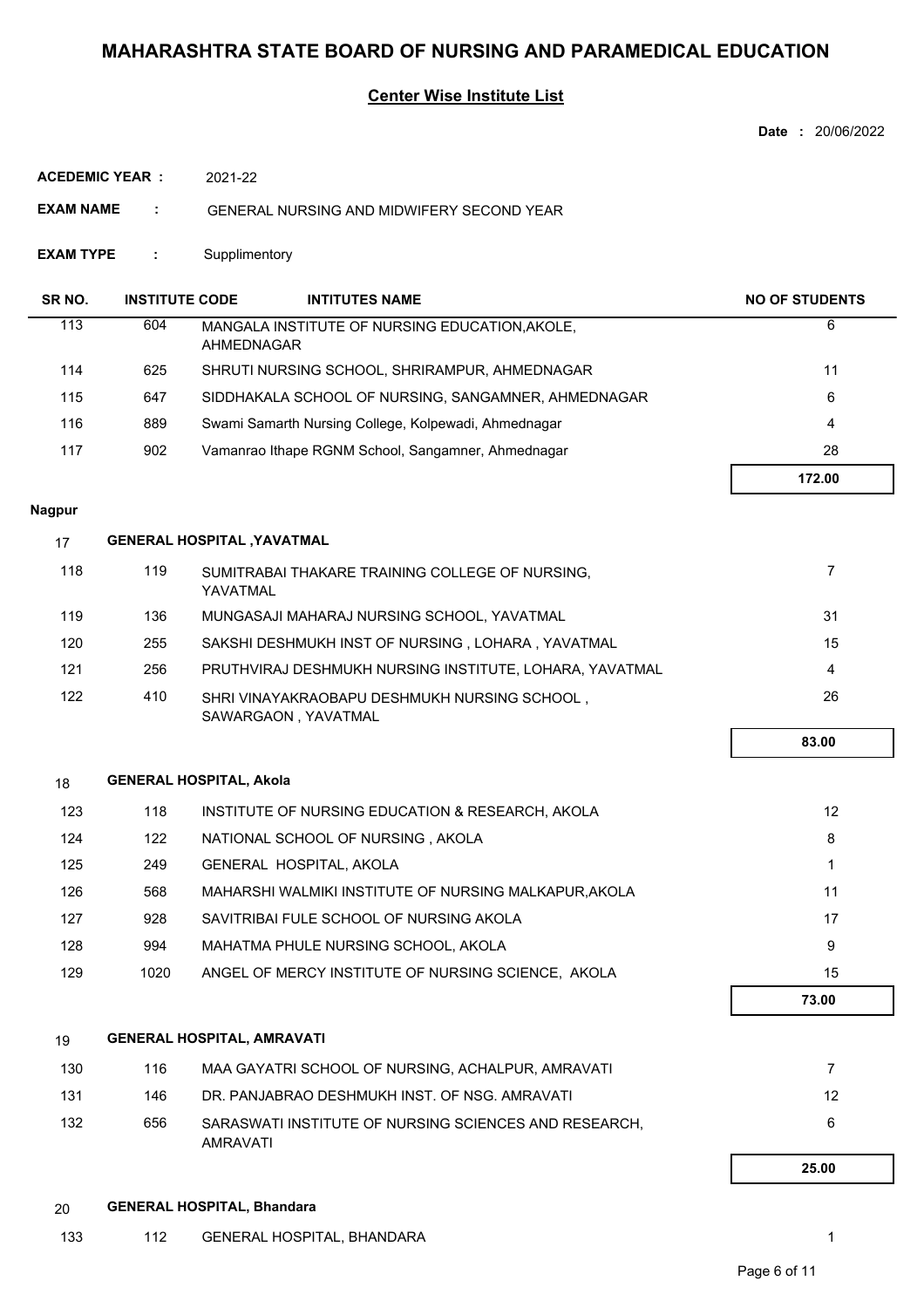### **Center Wise Institute List**

**Date :** 20/06/2022

**ACEDEMIC YEAR :** 2021-22

**EXAM NAME :** GENERAL NURSING AND MIDWIFERY SECOND YEAR

**EXAM TYPE :** Supplimentory

| SR NO. | <b>INSTITUTE CODE</b> | <b>INTITUTES NAME</b>                                                    | <b>NO OF STUDENTS</b> |
|--------|-----------------------|--------------------------------------------------------------------------|-----------------------|
| 134    | 126                   | SMT. K. N. PATEL SCHOOL OF NURSING, BHANDARA                             | 1                     |
| 135    | 378                   | POOJA NURSING INSTITUTE, BHANDARA                                        | 23                    |
| 136    | 552                   | S. CHANDRA SCHOOL OF NURSING, ARJUNI GONDIA                              | $\mathbf{1}$          |
| 137    | 679                   | AROMIRA SCHOOL OF NURSING, BHANDARA                                      | 17                    |
| 138    | 935                   | Spandan Nursing School, Pauni, Bhandara                                  | 13                    |
| 139    | 937                   | RADHABAI BAHEKAR SCHOOL OF NURSING, GONDIA.                              | 9                     |
| 140    | 1025                  | K.T.S. GENERAL HOSPITAL, GONDIA                                          | 2                     |
| 141    | 1109                  | Smt. Shalinitai Meghe College of Nursing & Hospital, Bhilewada, Bhandara | 33                    |
|        |                       |                                                                          | 100.00                |
| 21     |                       | <b>GENERAL HOSPITAL, WARDHA</b>                                          |                       |
| 142    | 101                   | FLORENCE NIGHTINGALE TRAINING COLLEGE OF<br>NURSING, WARDHA.             | 5                     |
| 143    | 149                   | SHALOM SCHOOL OF NURSING, WARDHA                                         | 2                     |
| 144    | 151                   | KASABAI SCHOOL OF NURSING, SEVAGRAM, WARDHA                              | 1                     |
| 145    | 331                   | SARASWATI NURSING SCHOOL GUNJKHEDA WARDHA                                | 4                     |
| 146    | 1107                  | Shalinitai Meghe College of Nursing, Salod(Hirapur), Wardha              | 17                    |
|        |                       |                                                                          | 29.00                 |
| 22     |                       | <b>GENERAL HOSPITAL, WASHIM</b>                                          |                       |
| 147    | 254                   | MOTHER TERESA SCHOOL OF NURSING, BULDANA                                 | 12                    |
| 148    | 300                   | ANANDI NURSING INSTITUTE COLLEGE, BULDANA                                | 14                    |
| 149    | 919                   | VASANTPRABHA SCHOOL OF NURSING BULDHANA                                  | 18                    |
| 150    | 921                   | ONENESS SCHOOL OF NURSING BULDHANA                                       | 6                     |
| 151    | 930                   | Mother Teresa College of Nursing, Washim                                 | 14                    |
| 152    | 936                   | SAVITRIBAI PHULE INSTITUTE OF NURSING WASHIM                             | 10                    |
|        |                       |                                                                          | 74.00                 |
| 23     |                       | <b>GENERAL HOSPITAL, CHANDRAPUR</b>                                      |                       |
| 153    | 109                   | GENERAL HOSPITAL, CHANDRAPUR                                             | 4                     |
| 154    | 131                   | PRABHADEVI NURSING SCHOOL, CHANDRAPUR                                    | 8                     |
| 155    | 253                   | DR. SALVE NURSING INSTITUTE COLLEGE, GADCHIROLI                          | 5                     |
| 156    | 360                   | NAVJEEVAN NURSING SCHOOL, CHAMORSHI, GADCHIROLI                          | 8                     |

| 157 | 664 | MOTHER TERESA NURSING ACADAMY, BALLARPUR, CHANDRAPUR |  |
|-----|-----|------------------------------------------------------|--|
| 158 | 923 | St.Paul Nursing College, Ballarpur, Chandrapur       |  |

 **45.00**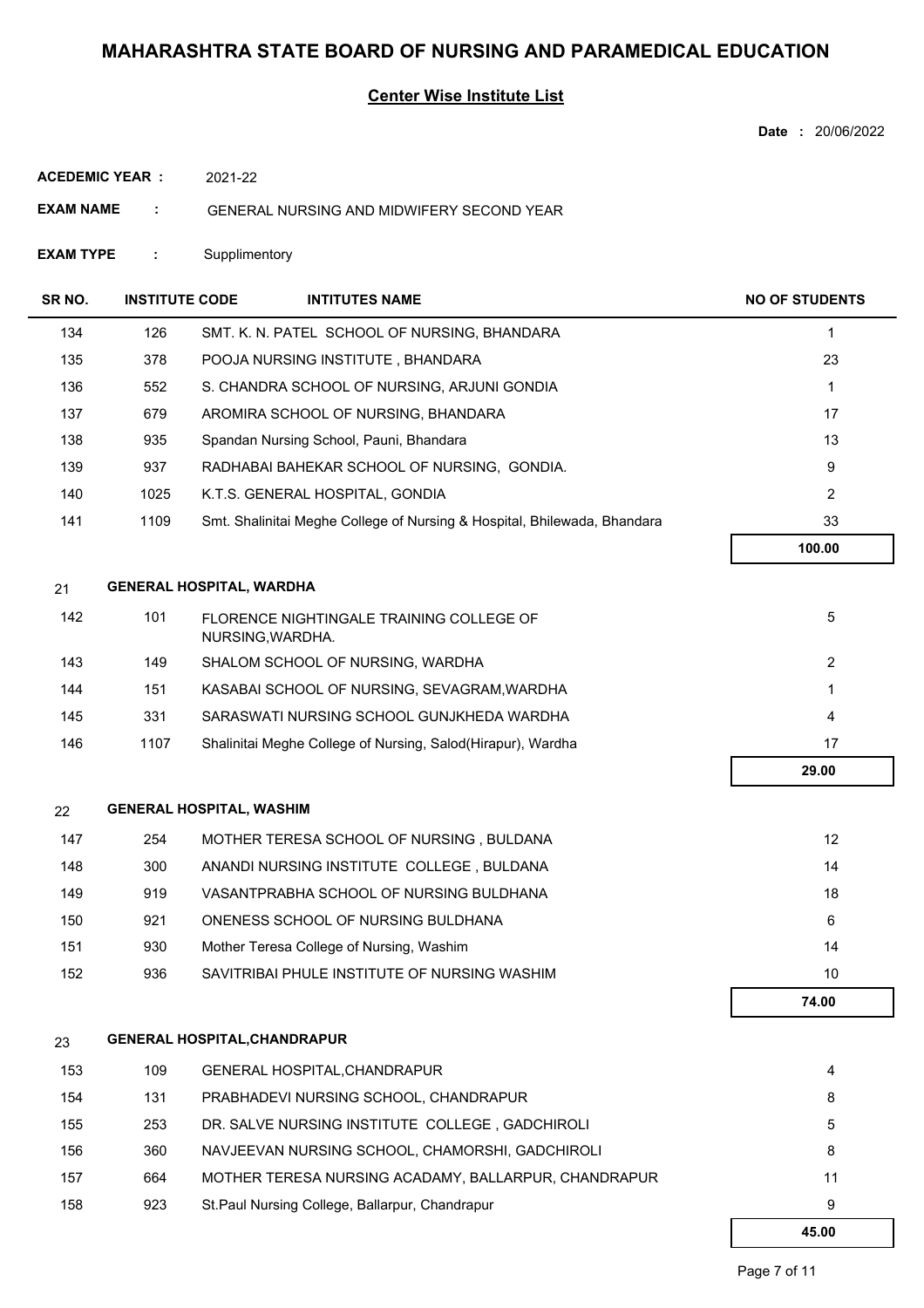#### **Center Wise Institute List**

| <b>EXAM NAME</b>   | ÷                     | GENERAL NURSING AND MIDWIFERY SECOND YEAR                |                       |
|--------------------|-----------------------|----------------------------------------------------------|-----------------------|
| <b>EXAM TYPE</b>   | ÷                     | Supplimentory                                            |                       |
| SR <sub>NO</sub> . | <b>INSTITUTE CODE</b> | <b>INTITUTES NAME</b>                                    | <b>NO OF STUDENTS</b> |
| 24                 |                       | Indira Gandhi Medical College & Hospital, Nagpur         |                       |
| 159                | 244                   | INDIRA GANDHI MEDICAL COLLEGE HOSPITAL, NAGPUR           | 5                     |
| 160                | 245                   | MURE MEMORIAL HOSPITAL SCHOOL OF NURSING, NAGPUR         | 3                     |
| 161                | 246                   | MADHURIBAI DESHMUKH INST.OF NSG.EDU., NAGPUR             | 7                     |
| 162                | 251                   | SURETECH COLLEGE OF NURSING, NAGPUR                      | 9                     |
| 163                | 920                   | CENTRAL INDIA NURSING COLLEGE NAGPUR                     | 6                     |
| 164                | 924                   | Shree Sai School of Nursing, Umrer, Nagpur               | 1                     |
| 165                | 1108                  | Datta Meghe College of Nursing, Wandongari, Nagpur       | 8                     |
| 166                | 1110                  | Shri K.R. Pandav College of Nursing and Hospital, Nagpur | 17                    |
|                    |                       |                                                          | 56.00                 |

#### **Aurangabad**

**ACEDEMIC YEAR :**

2021-22

| 25  | <b>District Hospital Beed</b> |                                                   |       |  |
|-----|-------------------------------|---------------------------------------------------|-------|--|
| 167 | 164                           | VITHAI HOSPITAL AND RESEARCH CENTRE, SON, BEED    | 3     |  |
| 168 | 263                           | SHRI SWAMI VIVEKANAND SCHOOL OF NURSING. BEED     | 8     |  |
| 169 | 308                           | YASHWANT NURSING SCHOOL, ASHTI, BEED              | 15    |  |
| 170 | 401                           | VAIDYANATH NURSING SCHOOL, , PARALIVAIJNATH, BEED | 9     |  |
| 171 | 493                           | MAULI NURSING SCHOOL BARSHI ROAD BEED             | 4     |  |
| 172 | 965                           | LOKSEVA NURSING SCHOOL, BEED                      |       |  |
| 173 | 996                           | OM NURSING SCHOOL, BEED                           | 11    |  |
|     |                               |                                                   | 51.00 |  |

| 26  | <b>GENERAL HOSPITAL, BHABHULGAON, LATUR</b> |                                                                |       |  |  |
|-----|---------------------------------------------|----------------------------------------------------------------|-------|--|--|
| 174 | 264                                         | SANT TUKARM INSTITUTE OF NURSING EDUCATION, AHMEDPUR,<br>LATUR | 10    |  |  |
| 175 | 408                                         | MAHARASHTRA INSTITUTE OF MED. SCI RE. NSG, LATUR               | 14    |  |  |
| 176 | 960                                         | <b>VEDANT RGNM NURSING SCHOOL, LATUR</b>                       | 16    |  |  |
| 177 | 973                                         | FIORENCE SCHOOL OF NURSING, LATUR                              | 8     |  |  |
| 178 | 982                                         | RAJIV GANDHI RGNM NURSING SCHOOL UDGIR LATUR                   | 13    |  |  |
| 179 | 985                                         | KASTURABAI NURSING SCHOOL. UDGIR. LATUR                        | 13    |  |  |
| 180 | 1111                                        | DAGDOJIRAO PATIL NURSING SCHOOL, JALKOT, LATUR                 | 24    |  |  |
|     |                                             |                                                                | 98.00 |  |  |

| 27  | <b>GENERAL HOSPITAL, Jalna</b> |                                     |    |
|-----|--------------------------------|-------------------------------------|----|
| 181 | 169                            | SHRI SAI INSTITUE OF NURSING, JALNA | 16 |
| 182 | 260                            | JALNA MISSION HOSPITAL, JALNA       |    |

**Date :** 20/06/2022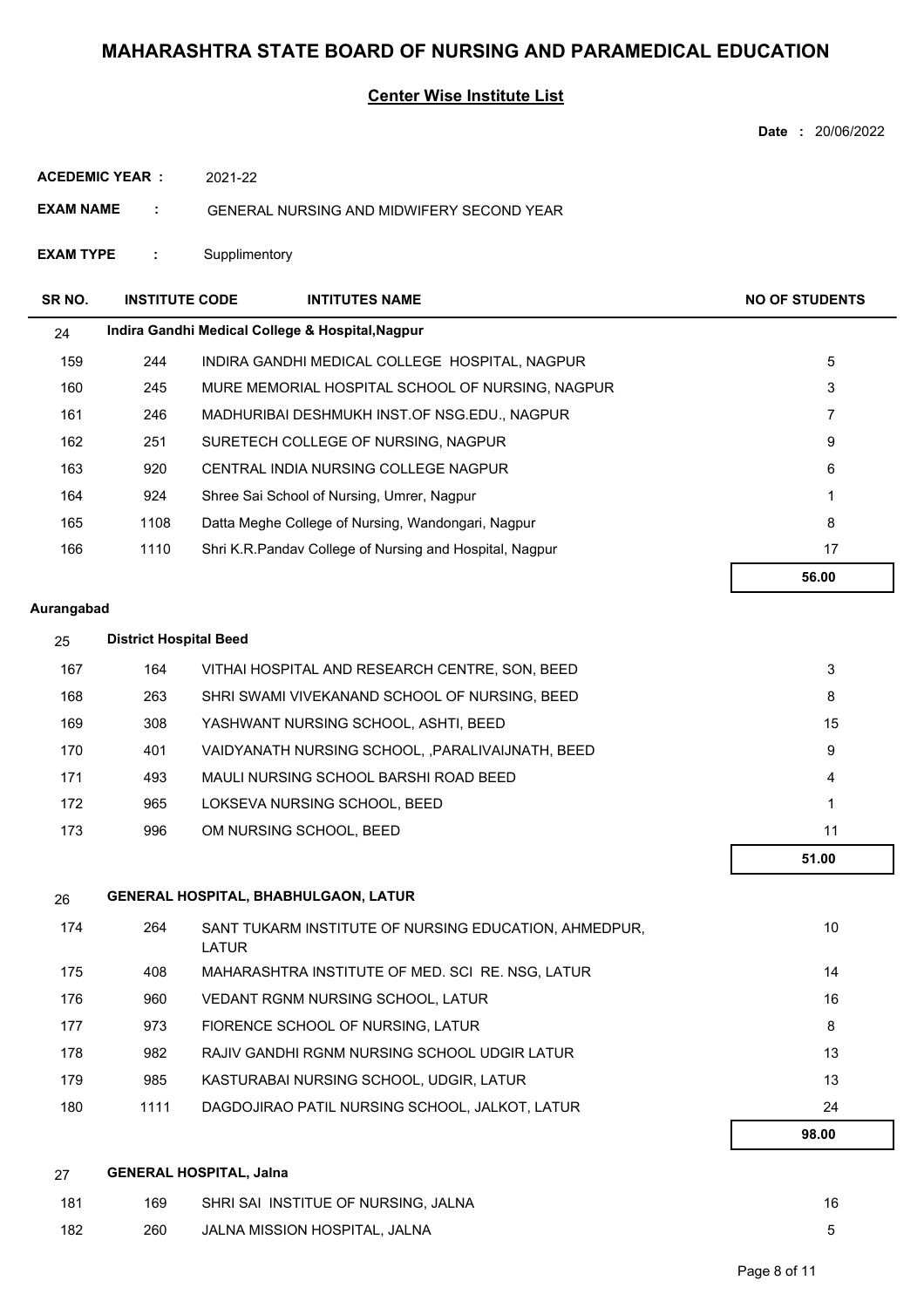#### **Center Wise Institute List**

|                       |                       |                                                                         | Date: 20/06/2022      |  |
|-----------------------|-----------------------|-------------------------------------------------------------------------|-----------------------|--|
| <b>ACEDEMIC YEAR:</b> |                       | 2021-22                                                                 |                       |  |
| <b>EXAM NAME</b>      | ÷                     | GENERAL NURSING AND MIDWIFERY SECOND YEAR                               |                       |  |
| <b>EXAM TYPE</b>      | ÷                     | Supplimentory                                                           |                       |  |
| SR NO.                | <b>INSTITUTE CODE</b> | <b>INTITUTES NAME</b>                                                   | <b>NO OF STUDENTS</b> |  |
| 183                   | 283                   | VASANTRAO NAIK SHIKSHAN PRASARAK MANDAL, JALNA                          | 11                    |  |
| 184                   | 988                   | Arjun School of Nursing, Jalna                                          | 5                     |  |
| 185                   | 990                   | JAI AMBE SCHOOL OF NURSING JALNA                                        | 7                     |  |
|                       |                       |                                                                         | 44.00                 |  |
| 28                    |                       | <b>GENERAL HOSPITAL, Latur</b>                                          |                       |  |
| 186                   | 262                   | <b>GENERAL HOSPITAL, LATUR</b>                                          | 5                     |  |
| 187                   | 335                   | G.B. PATIL SCHOOL OF NURSING, UDGIR, LATUR                              | 18                    |  |
| 188                   | 336                   | SHRI BHAGWAN NURSING SCHOOL, LATUR                                      | 3                     |  |
| 189                   | 351                   | MAHARASHTRA COLLEGE OF NURSING, KAVA, LATUR                             | 13                    |  |
| 190                   | 356                   | NAVJEEVAN CHARITABLE TRUST, LATUR                                       | 3                     |  |
| 191                   | 546                   | 14<br>SWAMI VIVEKANAND SHIKSHAN PRASARAK MANDAL, UDGIR,<br><b>LATUR</b> |                       |  |
| 192                   | 696                   | JIJAMATA NURSING SCHOOL, LATUR                                          |                       |  |
| 193                   | 831                   | RAJGURU SCHOOL OF NURSING, UDGIR, LATUR                                 | 13                    |  |
| 194                   | 950                   | Arman Nursing School, Latur                                             | 12                    |  |
| 195                   | 966                   | Sharada Institute of Nursing, Latur                                     | 70                    |  |
|                       |                       |                                                                         | 168.00                |  |
| 29                    |                       | <b>GENERAL HOSPITAL, Parbhani</b>                                       |                       |  |
| 196                   | 170                   | MAULI INSTITUTE OF NURSING, PARBHANI                                    | 18                    |  |
| 197                   | 265                   | INSTITUTE OF NURSING, PARBHANI                                          | 5                     |  |
| 198                   | 477                   | BELESHWAR INSTITUTE OF NURSING, PARBHANI                                | 8                     |  |
| 199                   | 705                   | INDIRA GANDHI A.N.M. NURSING SCHOOL, PARBHANI                           | $\overline{7}$        |  |
| 200                   | 986                   | Late. Tulsabai Sapanrao Patil Institute of Nursing Education, Parbhani  | 12                    |  |
| 201                   | 998                   | APURVA NURSING INSTITUTE, PARBHANI                                      | 6                     |  |
| 202                   | 1021                  | GENERAL HOSPITAL, PARBHANI                                              | $\overline{2}$        |  |
|                       |                       |                                                                         | 58.00                 |  |
| 30                    |                       | <b>GENERAL HOSPITAL, Osmanabad</b>                                      |                       |  |
| 203                   | 271                   | INDIRA GANDHI NURSING SCHOOL, OSMANABAD                                 | 5                     |  |
| 204                   | 777                   | K.T. PATIL SCHOOL OF NURSING, OSMANABAD                                 | 2                     |  |
| 205                   | 957                   | Dr. SHIVAJIRAO GHOGARE NURSING SCHOOL OSMANABAD                         | 18                    |  |

206 958 AASTHA SCHOOL OF NURSING OSMANABAD 2 207 959 NAVIN NURSING SCHOOL OSMANABAD 5

 **32.00**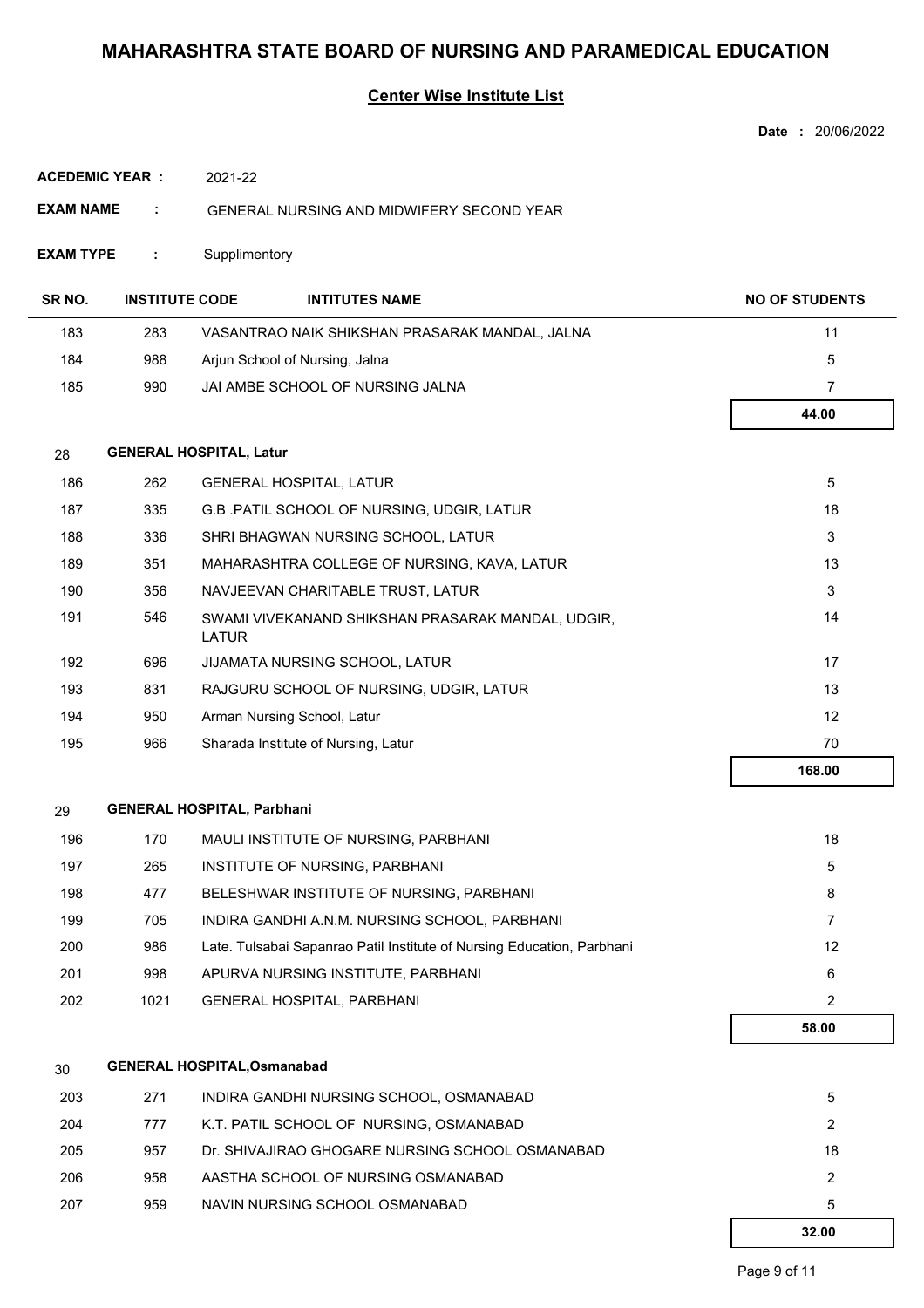### **Center Wise Institute List**

| Date | 20/06/2022 |
|------|------------|
|      |            |

**ACEDEMIC YEAR :** 2021-22

**EXAM NAME :** GENERAL NURSING AND MIDWIFERY SECOND YEAR

33 **Shri Guru Govind Singh Mem. Hospital, Station Road, Nanded**

**EXAM TYPE :** Supplimentory

| SR NO. | <b>INSTITUTE CODE</b> |                   | <b>INTITUTES NAME</b>                                                    | <b>NO OF STUDENTS</b> |
|--------|-----------------------|-------------------|--------------------------------------------------------------------------|-----------------------|
| 31     |                       |                   | <b>MAHATMA GANDHI MISSION INSTITUTE OF NURSING EDUCATION, AURANGABAD</b> |                       |
| 208    | 168                   |                   | SHRI DHANESHWARI MANAV VIKAS MANDAL, AURANGABAD                          | 16                    |
| 209    | 259                   | <b>AURANGABAD</b> | MAHATMA GANDHI MISSION INSTITUTE OF NURSING EDUCATION,                   | 21                    |
| 210    | 415                   |                   | AURANGABAD NURSING SCHOOL, BHALGAON, AURANGABAD                          | 17                    |
| 211    | 490                   |                   | Manik Nursing School, Garkhed, Aurangabad                                | 13                    |
| 212    | 545                   |                   | Yeshwant Institute of Nursing, Paithan Road, Aurangabad                  | 20                    |
| 213    | 694                   |                   | SHRI GORAKSHA NURSING SCHOOL, PHULAMBRI, AURANGABAD                      | 14                    |
| 214    | 707                   |                   | DR. DAHIPHALE MEDICAL FOUNDATION TRUSTS SCHOOL OF<br>NURSING, AURANGABAD | 9                     |
| 215    | 942                   |                   | Aurangabad Training School of Nursing, Shivajinagar, Aurangabad          | 23                    |
| 216    | 995                   |                   | PADMAVATI NURSING SCHOOL, AURANGABAD                                     | 8                     |
|        |                       |                   |                                                                          | 141.00                |
| 32     |                       |                   | S.R.T.R. Govt. Med. College Hospital, Ambejogai                          |                       |
| 217    | 412                   |                   | JIJAMATA SCHOOL OF NURSING, MAJALGAON, BEED                              | 6                     |
| 218    | 495                   |                   | ANKITA DOUND INSTITUTE OF NURSING SCHOOL, AMBAJOGAI,                     | 7                     |

|     |      | <b>BEED</b>                                                            |    |
|-----|------|------------------------------------------------------------------------|----|
| 219 | 564  | Late Ranghunathraoji Kendre Nursing School, Vaijnath, Beed             | 6  |
| 220 | 693  | KAMAL NURSING INSTITUTE, KAIJ, BEED                                    | 6  |
| 221 | 974  | LATE PRAMODJI MAHAJAN GNM SCHOOL OF NURSING, AMBAJOGAI.<br><b>BEED</b> | 4  |
| 222 | 978  | RENUKA NURSING SCHOOL KAIJ BEED                                        | 3  |
| 223 | 993  | GANGAA INSTITUTE OF MEDICAL SCIENCES, AMBAJOGAI, BEED                  | 14 |
| 224 | 1048 | PRAJAKATA NURSING SCHOOL. PARLI. BEED                                  |    |

| 53.00 |
|-------|
|       |
|       |

| 225 | 158 | SHRI GURU GOVINDSINGHJI MEMORIAL HOSPITAL, SON, NANDED |    |
|-----|-----|--------------------------------------------------------|----|
| 226 | 717 | GOVINDRAO PAUL NURSING SCHOOL, NANDED                  | 21 |
| 227 | 763 | MOTHER TERESA NURSING SCHOOL, NANDED                   | 16 |
| 228 | 829 | Ananditai Bengal Nursing School, Sengaon, Hingoli      | 9  |
| 229 | 832 | Akshay Nursing School, Nanded                          | 8  |
| 230 | 949 | LATE DATTARAO HAIBATRAO THORAT NURSING SCHOOL HINGOLI  | 3  |
| 231 | 970 | Shivaprasad Nursing Institute, Mukhed, Nanded          | 12 |
| 232 | 983 | DAGDOJIRAO PATIL RGNM NURSING SCHOOL HADGAON. NANDED   | 13 |